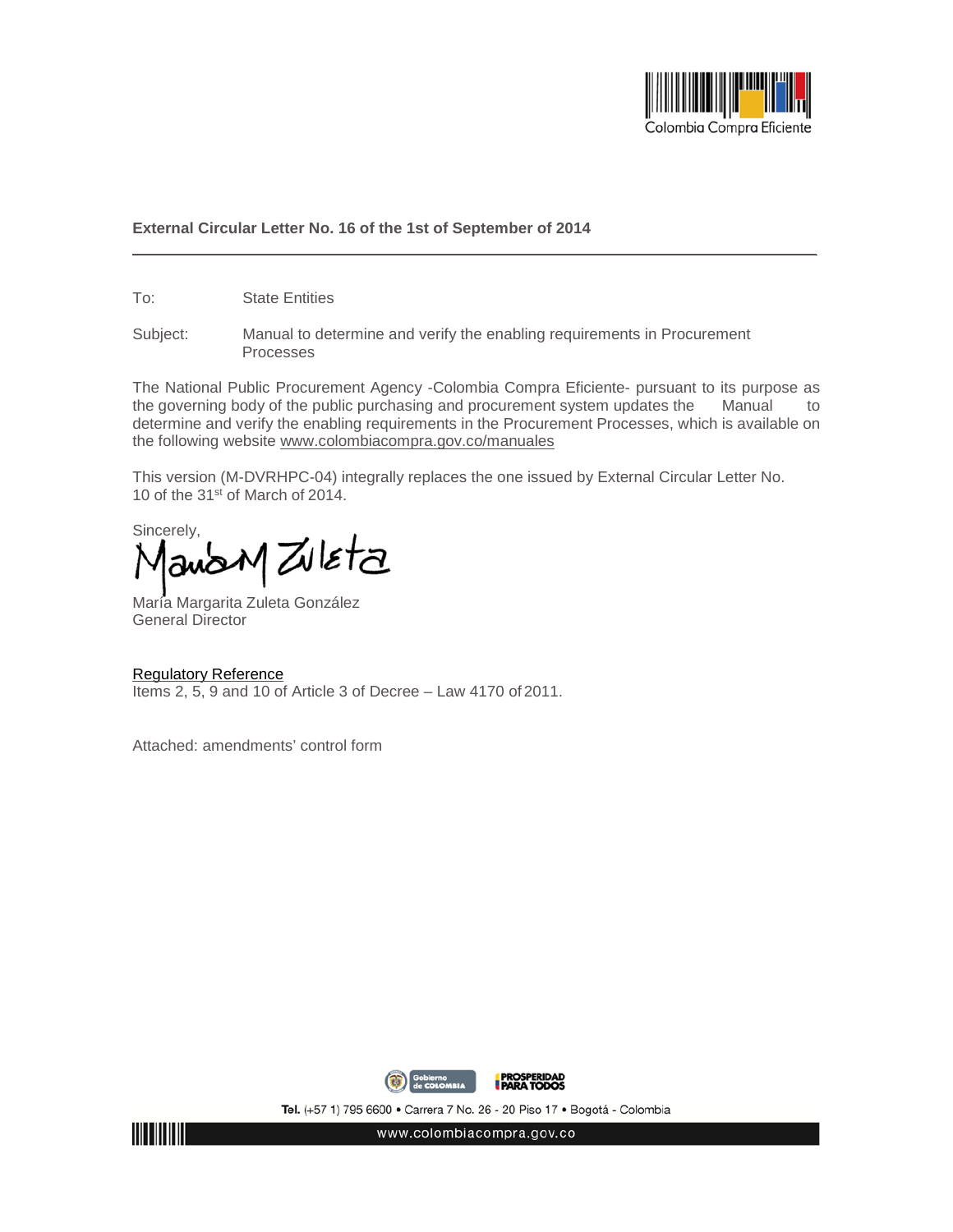

## **Manual to determine and verify the enabling requirements in the Procurement Processes Amendment Control Form**

Final Version: Version M-DVRHPC-03 of the 31st of March of 2014

Amended Version: Version M-DVRHPC-04 of the 1st of September of2014

| Location in the amended version | <b>Description</b>                                                                                                                                                                                                                                                                                                                                                                                                                                                                                                                                                                                                                                                                                                                                                                                                                                                                                                                                                                                                                                                                                                                                                                                                    |
|---------------------------------|-----------------------------------------------------------------------------------------------------------------------------------------------------------------------------------------------------------------------------------------------------------------------------------------------------------------------------------------------------------------------------------------------------------------------------------------------------------------------------------------------------------------------------------------------------------------------------------------------------------------------------------------------------------------------------------------------------------------------------------------------------------------------------------------------------------------------------------------------------------------------------------------------------------------------------------------------------------------------------------------------------------------------------------------------------------------------------------------------------------------------------------------------------------------------------------------------------------------------|
| <b>Title</b>                    | Includes version number "VersionM-DVRHPC-04"                                                                                                                                                                                                                                                                                                                                                                                                                                                                                                                                                                                                                                                                                                                                                                                                                                                                                                                                                                                                                                                                                                                                                                          |
| Introduction, first paragraph   | Deletes the comma after the expression "functions"                                                                                                                                                                                                                                                                                                                                                                                                                                                                                                                                                                                                                                                                                                                                                                                                                                                                                                                                                                                                                                                                                                                                                                    |
| Introduction, second paragraph  | Deletes the comma after the expressions "function" and "Procurement<br>Processes"                                                                                                                                                                                                                                                                                                                                                                                                                                                                                                                                                                                                                                                                                                                                                                                                                                                                                                                                                                                                                                                                                                                                     |
| Section I, A, last paragraph    | Amends the wording to read the redaction: "The minimum amount<br>selection modality has special conditions to verify the enabling<br>requirements, which are specified in the minimum amount selection<br>modality<br>Manual<br>available<br>at<br>http://www.colombiacompra.gov.co/manuales."                                                                                                                                                                                                                                                                                                                                                                                                                                                                                                                                                                                                                                                                                                                                                                                                                                                                                                                        |
| Section I, B, last bullet point | Amends the expression "Who" for "Who (Spanish spelling)"                                                                                                                                                                                                                                                                                                                                                                                                                                                                                                                                                                                                                                                                                                                                                                                                                                                                                                                                                                                                                                                                                                                                                              |
| Section I, D                    | Integral amendment of the text, for the following wording: "The State<br>Entities may request the bidders to cure the errors or inconsistencies in<br>the documents filed to accredit the enabling requirements. The bidders<br>can cure the errors or inconsistencies up to the moment of awarding,<br>excepting in: (i) the selection processes with auction in which the bidders<br>must have accredited the enabling requirements before the start of the<br>auction; and (ii) the merit contest selection process with pre-qualification<br>in which it is possible to cure the errors or inconsistencies of the enabling<br>requirements up to the dare of formation of pre-qualified bidders.<br>The State Entity must assess the offers of the bidders that accredited the<br>enabling requirements. In consequence, the State Entity must reject the<br>offers of those who do not clarify, complete or correct the information to<br>accredit the enabling requirements before the awarding, or of the auction<br>or formation of the short list, as the case may be.<br>The State Entities cannot determine in the statements of petitions the<br>documents or the type of information that can be cured." |
| Section II, second paragraph    | Amends the phrase as from the first item and reads: "The record must<br>contain the experience acquired in a direct manner or through the<br>participation in plural bidders."                                                                                                                                                                                                                                                                                                                                                                                                                                                                                                                                                                                                                                                                                                                                                                                                                                                                                                                                                                                                                                        |
| Section II                      | Divides the sixth paragraph, after the first item                                                                                                                                                                                                                                                                                                                                                                                                                                                                                                                                                                                                                                                                                                                                                                                                                                                                                                                                                                                                                                                                                                                                                                     |
| Section III, B                  | Inserts a new paragraph after the first one with the following text: "The<br>corporate purpose of the legal entities that make up a bidder or a plural<br>bidder must allow the carrying out of the activities of the Procurement<br>Process, either because it is part of the main corporate purpose or<br>because it is an activity related to it. The legal representatives of the legal<br>entities that are members of the plural bidder must be fully empowered to<br>commit the legal entity in the compliance with the entire corporate<br>purpose, as they have joint and several liability towards the State Entity."                                                                                                                                                                                                                                                                                                                                                                                                                                                                                                                                                                                       |



Tel. (+57 1) 795 6600 · Carrera 7 No. 26 - 20 Piso 17 · Bogotá - Colombia



www.colombiacompra.gov.co